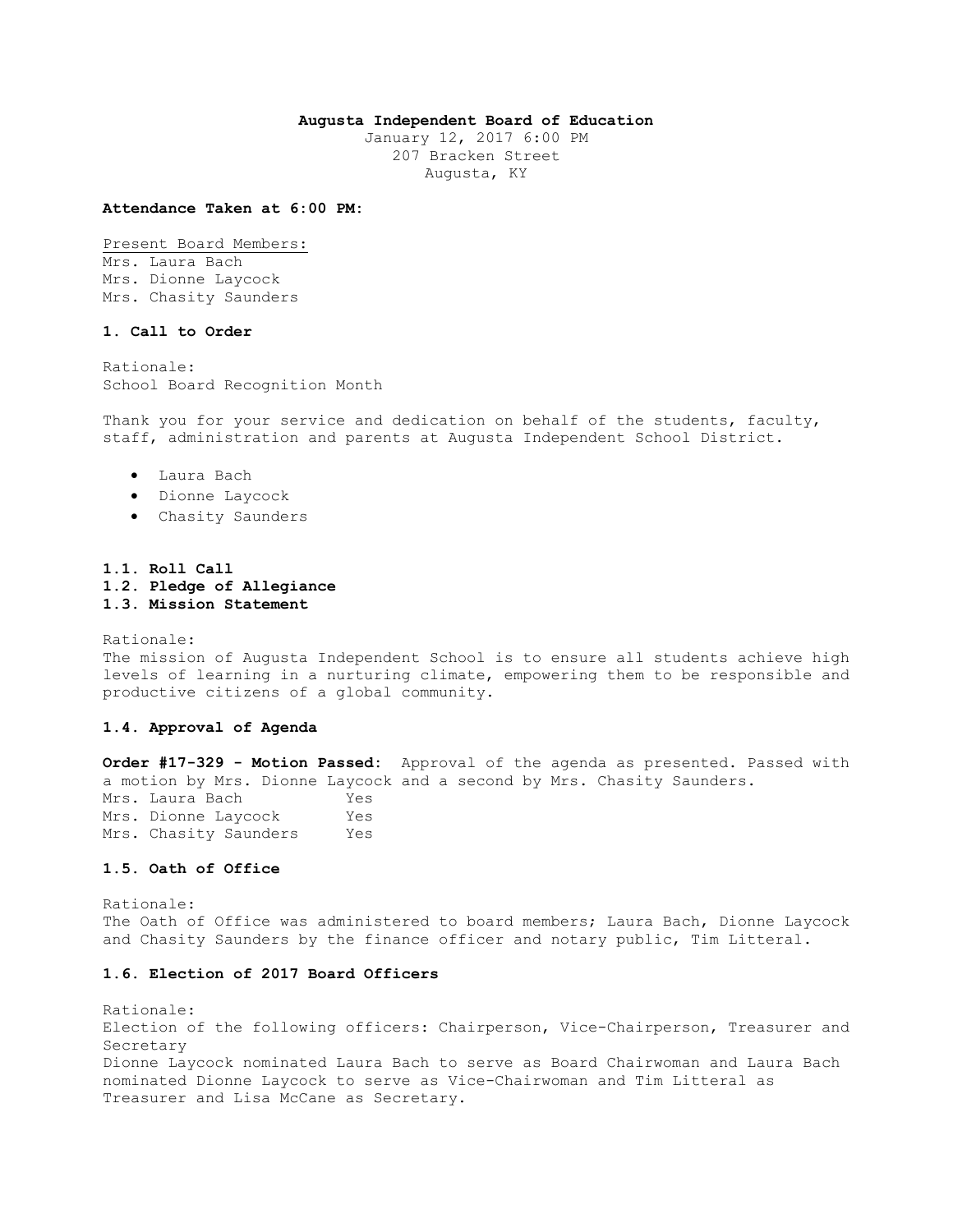**Order #17-330 - Motion Passed:** Approve 2017 Board Officers passed with a motion by Mrs. Chasity Saunders and a second by Mrs. Dionne Laycock. Mrs. Laura Bach Yes Mrs. Dionne Laycock Yes Mrs. Chasity Saunders Yes

## **2. Board Members/Student Recognition**

#### Rationale:

In honor of School Board Recognition Month, board members, Laura Bach, Dionne Laycock, and Chasity Saunders were presented a certificate of appreciation from Superintendent McCane on behalf of the students, faculty and staff of Augusta Independent School District for their support, dedication and service to the district.

Congratulations Academic Achievers of the Month! 1st grade: Kadee Bach, Taylor Baker, Jeremiah Bex, Rylan Dwenger, Kira Johnson, Arianna Maina, Zoey McKay, Peyton Oneal, Coty Reigler, Garrad Spoonemore, and Schuyler Stanley.

All A Tournament Awards All A Tournament Team: Dana Garrett and Jared Shoemaker All A Academic Team: Nicole Arthur and Jack Laycock Sonic MVP Player of the Game: Madison Kelsch and Jack Laycock

#### **2.1. \*BREAK**

## **3. Round Table Discussion 3.1. Approve 2017-2018 Draft Budget**

Rationale:

Finance Consultant, Kelley Gamble presented the 2017-2018 Draft Budget to the board members stating the draft budget is a preliminary projection for the upcoming fiscal year. He informed the board there are still many variables yet to be finalized, however SEEK funding, as well as the equalization levels that will be used to calculate SEEK and Building Fund contributions by the state are known since we are in the 2nd year of the biennium. He said the Draft Budget provides a look at the budgetary situation based on data as we know it and gives an opportunity to plan in case the funding situation improves or does not improve. The Draft Budget is assuming an ending General Fund balance of \$301,005 for the current year, and projects an ending General Fund balance of \$279,067 for 2017-18. General Fund

Revenues: Local tax revenues were increased by 2.1% (\$10,491). This assumes a 4% increase in property tax revenue, but keeping motor vehicles tax and utility tax revenues level with the current year. Gamble stated at this point in the year there is nothing to suggest a discernible increase in these two taxes. Tuition revenue is projected at \$5200. The SEEK base for 17-18 is the same as the current year. Funded average daily attendance for this year is expected to be at least 252.2, up from 236 last year. Since the state equalization levels remain the same and local assessments will increase slightly, then SEEK funding will decrease slightly by \$11,000 unless ADA increases more than the 252.2. Less revenue is expected in Medicaid reimbursement, but the transfer from the Capital Outlay account will increase since debt service decreases this year. Overall, the increases and decreases virtually zero each other out, leaving a \$389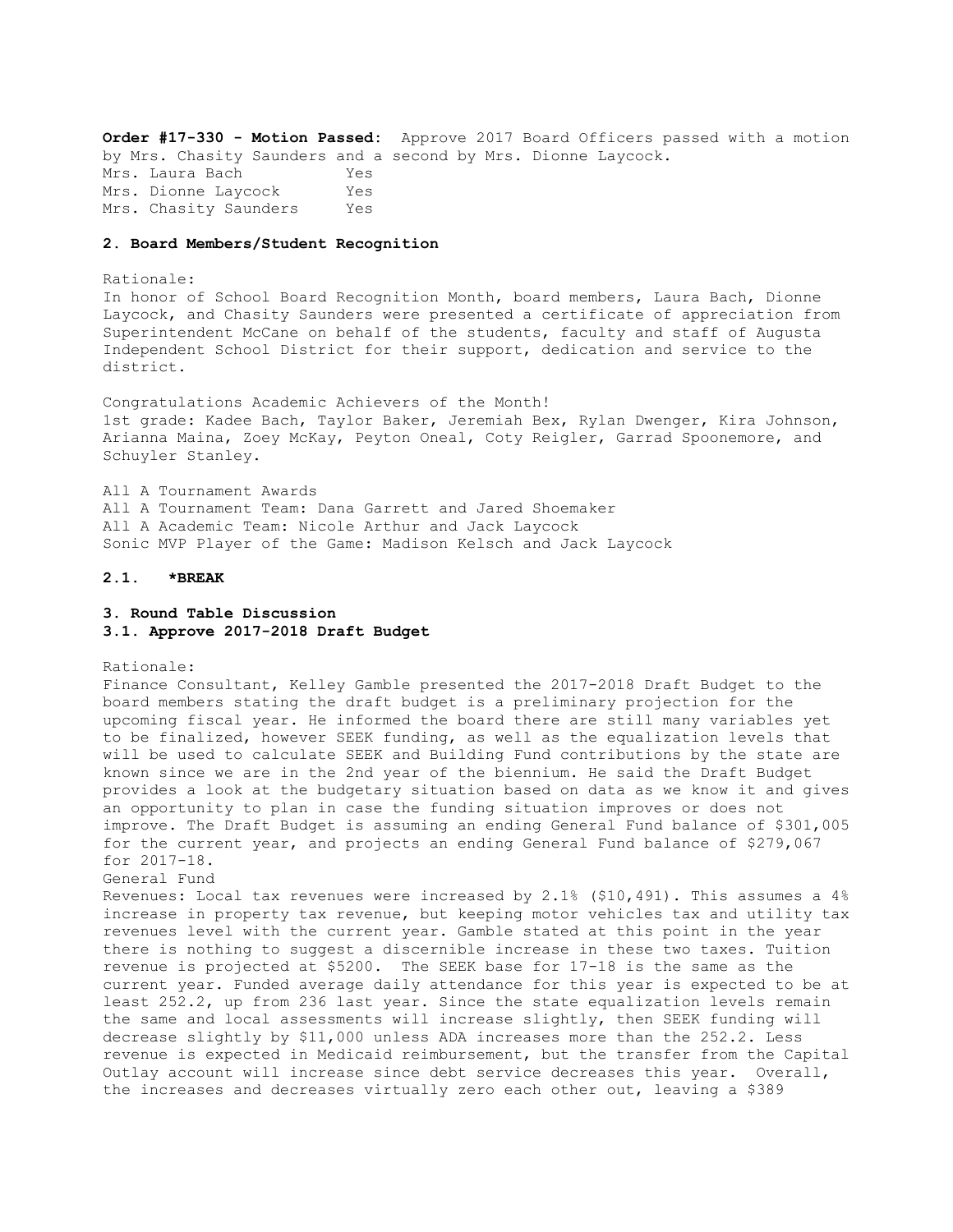increase in revenue for next year. This will improve in 18-19 when new equalization levels will be established by the state.

Expenditures: Salary increases only allow for increase in experience and rank changes. Extracurricular salaries are budgeted at no increase. Only current staff employed is reflected in this budget, with the exception of one certified staff member going full-time from currently a .7 position. Total salary costs are expected to increase \$34,000 to \$1,407,000. Unemployment costs are expected to be cut almost in half since the rate is being decreased from 1.78% to 1%. Benefit costs are only projected to increase \$4900 due to the cut in the unemployment rate. Increased contribution for FICA and Medicare on retirement contributions are budgeted.

Non-personnel costs are budgeted at no increase, with the exception of \$20,000 budgeted for tuition payment to Bracken County Schools for non-resident students as opposed to the \$16,000 budgeted this year, and the transfer of \$14,000 to Food Service has been reduced to \$5000, and the budget for a van has been eliminated. Budgeted expenditures of \$2,401,712 exceed budgeted receipts of \$2,379,774 by \$21,938 with a projected ending fund balance of \$279,067. Special Revenue Fund The Special Revenue Fund is not a part of the Draft Budget preparation. The budgets in the Special Revenue Fund are dictated by state and federal grant awards with hopes this information will be available in time for inclusion in the Tentative Budget presented in May. Capital Outlay Fund Revenue of \$25,220 is budgeted in Capital Outlay, based on the projected average daily attendance of 252.2. \$23,812.41 will be transferred to General Fund for Operating Expenses and \$1407.59 will be used for debt service requirements. Building Fund Revenue of \$98,736 (\$70,275 state/\$28,461 local) is budgeted for next year. The Building Fund revenues will be used to make debt payments. Debt Service Fund This is a transfer fund to record debt payments. The District local debt service requirements are \$100,143.59 next year compared to this year's \$104,724.65. Food Service Fund The Food Service Fund is budgeted with a beginning balance of \$0.00, and a transfer of \$5256 is budgeted from General Fund to keep the fund balanced. However, this is significantly less than the \$14,000 transfer budgeted in the current year. Revenues have increased 9.1% over last year while expenditures have increased less than 1%. The Food Service Fund is beginning to get traction as Federal revenue is increasing more rapidly. Total expenditures budgeted are \$203,699, which is a \$328 decrease from the current year. Summary The increase in ADA has been crucial to the financial health of the district as well as the frugality and efficiency of the Superintendent and the staff. Maintaining ADA levels, continued vigilance with regards to expenditures, and the Board's commitment is ensuring the financial stability of the district.

**Order #17-331 - Motion Passed:** Approve 2017-2018 Draft Budget passed with a motion by Mrs. Dionne Laycock and a second by Mrs. Chasity Saunders. Mrs. Laura Bach Yes Mrs. Dionne Laycock Yes Mrs. Chasity Saunders Yes

# **3.2. Principal's Report/Student Achievement**

Rationale: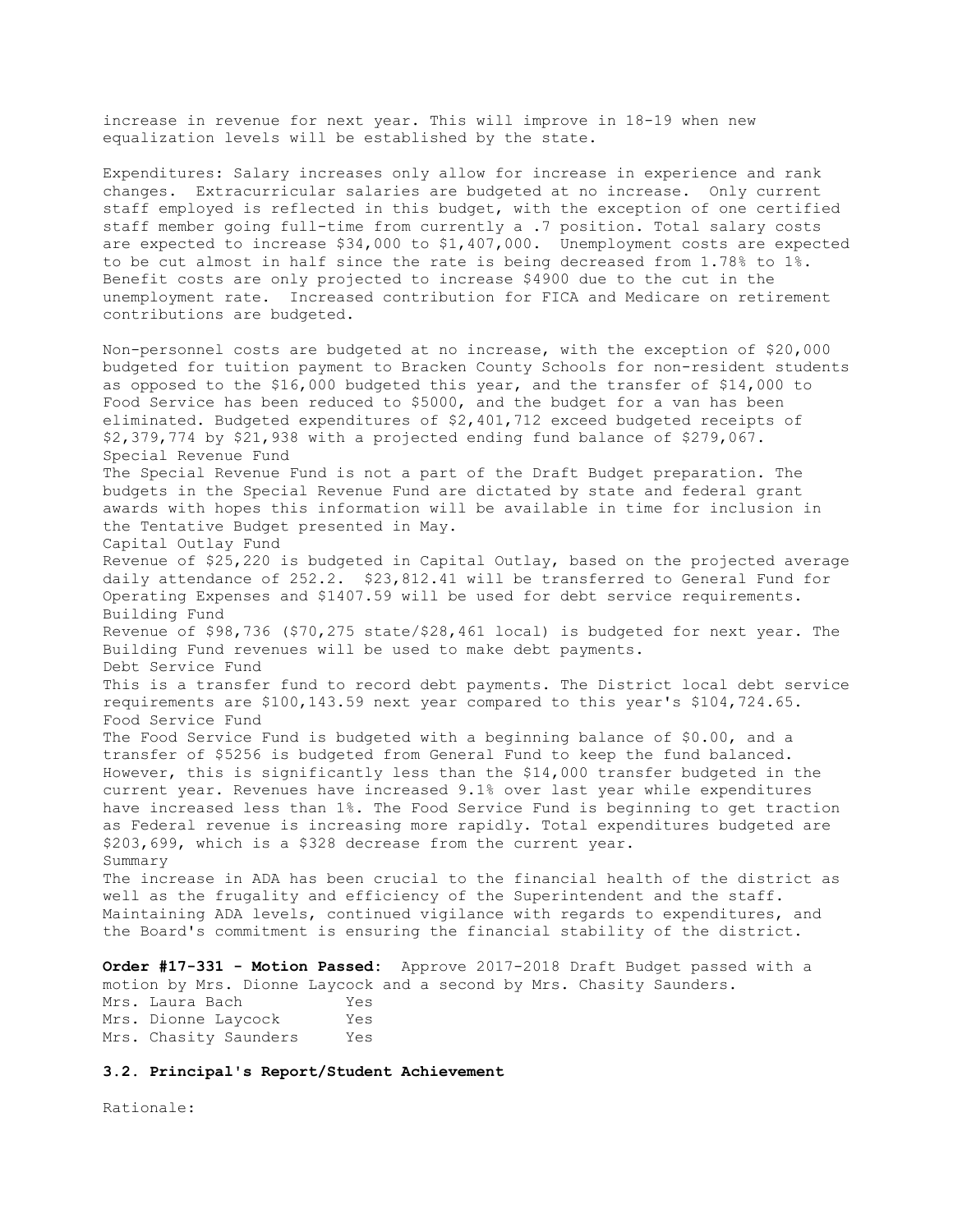Principal, Robin Kelsch provided an overview of the Comprehensive School/District Improvement Plans to the board members.

#### **3.3. Approve Comprehensive School/District Improvement Plans**

**Order #17-332 - Motion Passed:** Approve Comprehensive School/District Improvement Plans passed with a motion by Mrs. Chasity Saunders and a second by Mrs. Dionne Laycock. Mrs. Laura Bach Yes Mrs. Dionne Laycock Yes Mrs. Chasity Saunders Yes

## **3.4. Approve Monthly Budget Report**

Rationale:

General Fund

Finance Director, Tim Litteral stated the December Budget Report indicated revenue receipts through December totaled over \$916,000. SEEK funding accounts for \$618,000. The district generated approximately \$202,000 in property taxes, over \$65,000 in utility taxes, \$9,900 in motor vehicle taxes, \$1,500 in PSC taxes, and \$1,300 in delinquent property taxes. Tuition has generated \$2,300, while \$6,300 has been received in Medicaid reimbursement. The Fitness Center has collected over \$1,000 in dues, while \$1,600 in miscellaneous revenue has been received and \$2,600 has been received for bus rental. Expenditures through the six months were nearly \$755,000, about \$34,000 less than through the same period last year. Receipts exceed expenditures by about \$162,000 after six months. School Budget: This fiscal year's school budget is \$19,750. Approximately \$8,600 has been spent, with another \$500 obligated. Copying and printing costs totaled \$4,200, general supply expenses totaled \$1,900, and technology supplies totaled \$1,200, while dues and fees account for \$875. Maintenance Budget: Expenses totaled \$117,000 through December. Expenses included \$37,200 on salaries and benefits, \$34,000 on utilities and services, \$29,400 for property insurance, \$9,200 on repairs and professional services, \$6,000 on general supplies, and \$1,500 on equipment. 47% of the maintenance budget has been utilized. Transportation Budget: Through December, costs are approximately \$41,400. \$22,600 has been expended on salaries and benefits, \$5,200 was expended on fleet insurance, \$4,700 on repair parts, and \$4,100 on diesel fuel, \$4,000 on repairs and maintenance, and \$800 on supplies/services/fees. 41.3% of the transportation budget has been utilized. Special Revenue Fund Grant funding is on target with regards to the budget for current year grants. Food Service Fund Food service receipts totaled approximately \$78,500 through December. \$67,500 was received for federal program reimbursement, while \$11,000 was from local revenue sources. Expenditures through December totaled \$81,000. \$46,500 has been expended on food and supplies, while \$32,700 was for salaries and benefits and \$1,300 for rental equipment. Expenditures are about \$700 more than through the same period last year. The current food service balance is  $-2$ , 381, an improvement from last month. Miscellaneous Our unemployment tax rate has dropped for the second consecutive year, falling from 1.78% to 1.00%.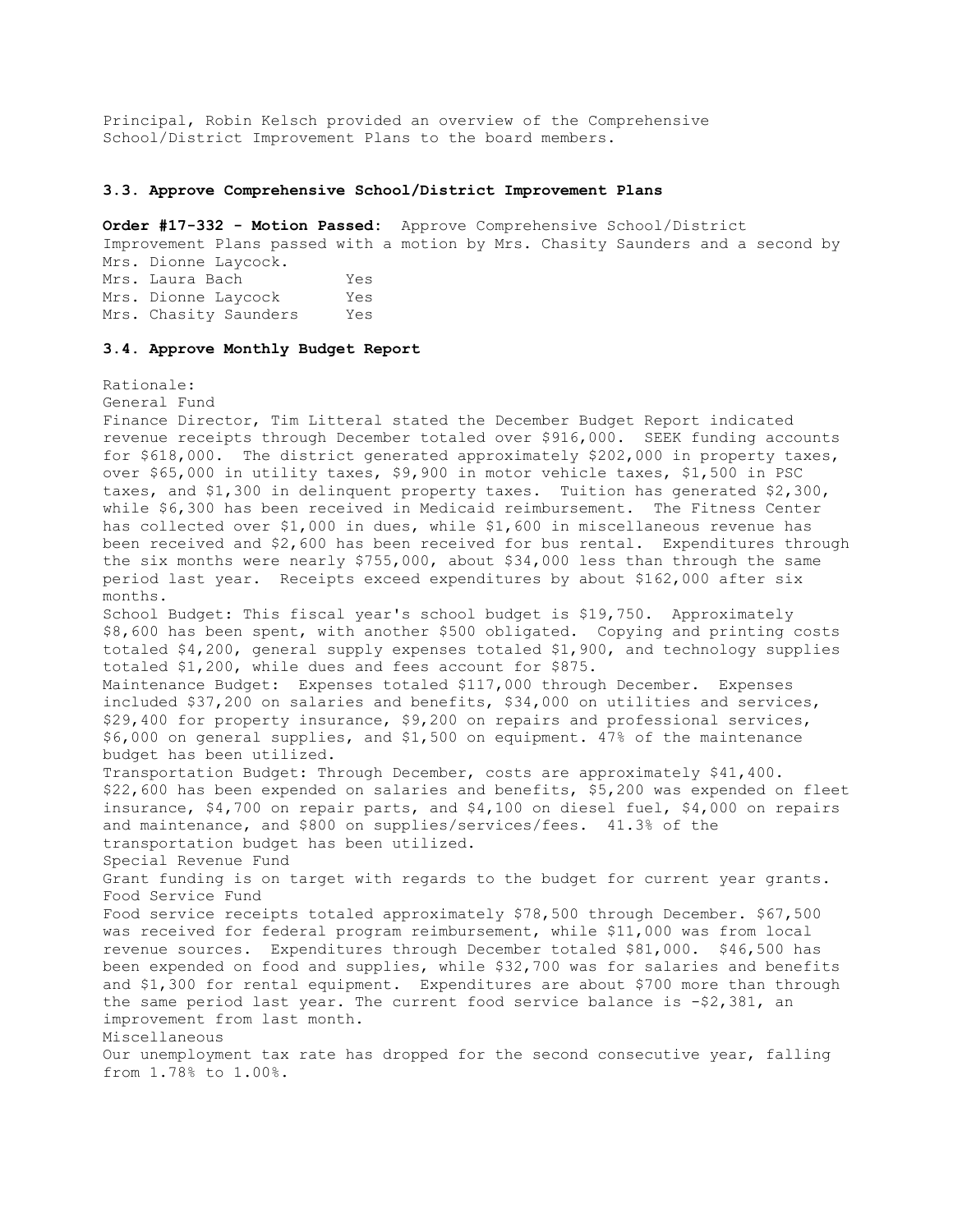**Order #17-333 - Motion Passed:** Approve Monthly Budget Report passed with a motion by Mrs. Dionne Laycock and a second by Mrs. Chasity Saunders. Mrs. Laura Bach Yes Mrs. Dionne Laycock Yes Mrs. Chasity Saunders Yes

## **3.5. Approve Monthly Facilities Report**

#### Rationale:

The Energy Management Report on energy consumption through the November billing period compares the district's current monthly usage to the 3-year historical average baseline usage for the same month. During November, the district had a decrease in energy consumption of 83,034 kBTU (31%) which avoided approximately \$1,203 in energy charges. Through November-YTD, the district used 36,295 (\$3,230) fewer kilowatt-hours (kWh) and 1,307 (\$1,242) ccf less of natural gas for an estimated total energy savings of approximately \$4,472. For the first five months of FY2017, the district reduced our total energy consumption by 258,371 kBTU (23%).

Attached is a copy of the weather data for Bracken County. This helps to explain why utility bills are higher or lower in some months as compared to the same months in previous years.

Monthly Maintenance:

- Repaired water line break (Greg Taylor)
- Repaired hole in steam pipe line to boiler system (Fizer)
- Repaired HVAC gas line to library (Sharp Heating)
- Repaired exterior door on Second Street side of building
- Repaired stage curtain

District Facilities Plan Process Update:

The Local Planning Committee has been established with public hearings and meetings set in relation to the committee members, architect and fiscal agent. The first LPC Orientation meeting is scheduled for January 24th, 2017. The LPC will make recommendations to the board for a new District Facilities Plan.

**Order #17-334 - Motion Passed:** Approve Monthly Facilities Report passed with a motion by Mrs. Dionne Laycock and a second by Mrs. Chasity Saunders. Mrs. Laura Bach Yes Mrs. Dionne Laycock Yes Mrs. Chasity Saunders Yes

## **3.6. Approve Funding Support to KSBA for Utility Rate Increase Prevention**

Rationale: Louisville Gas and Electric and Kentucky Utilities Companies requested the Public Service Commission for authority to increase electric and gas rates. If approved as submitted individual schools could experience the following average utility cost increases: LGE Electric: 8.5% LGE Gas: 4.2% KU Electric: 6.4% The financial impact of KU's proposed rate increase is calculated for Augusta Independent at \$3,906 annually.

Resolution of the Board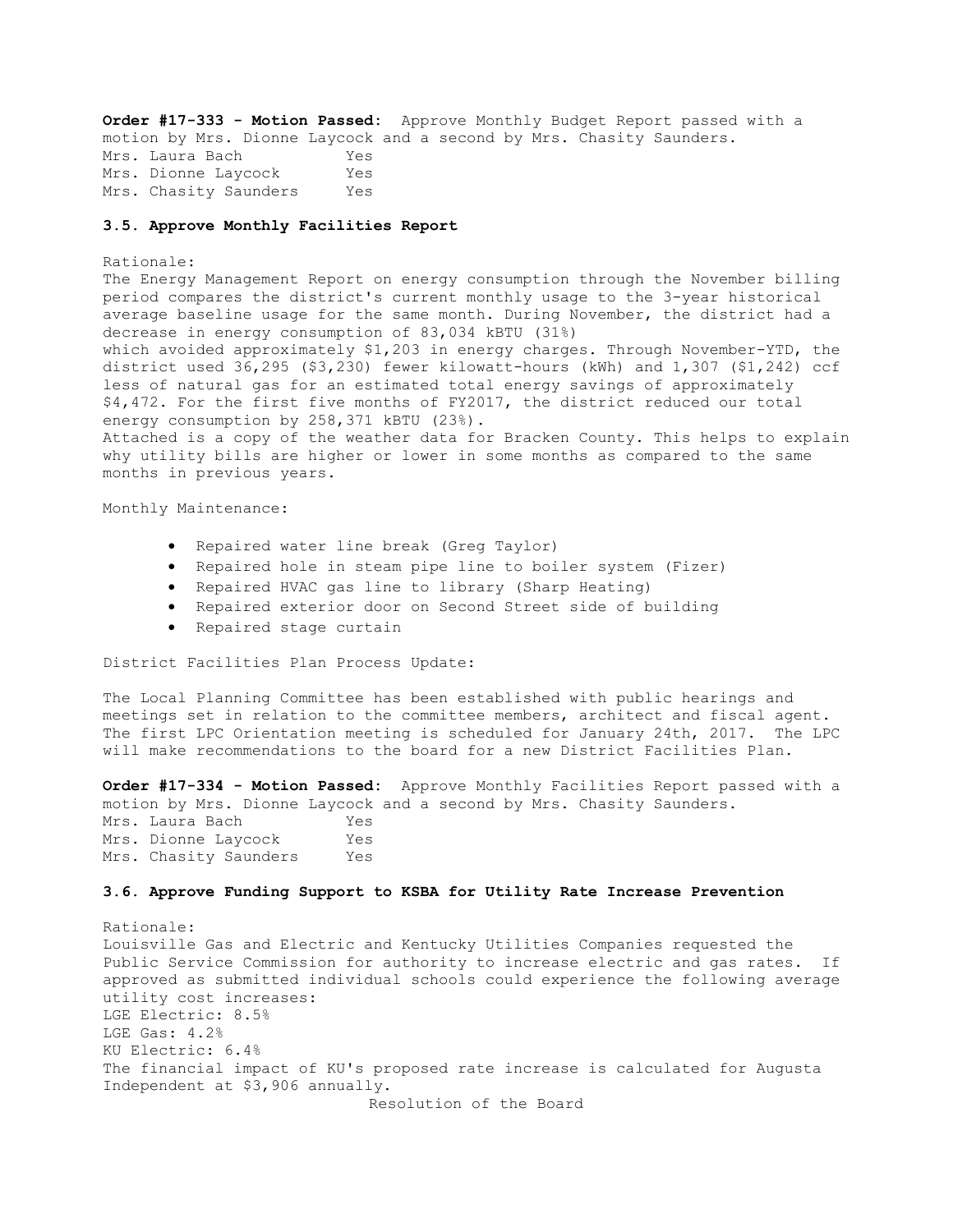On January 12th, 2017 the Augusta Independent Board of Education hereby authorizes the superintendent to provide funding support to the Kentucky School Boards Association up to \$26 to represent the interests of the Board before the PSC in Case Nos. 2016-00370 and 2016-00371. The board will be billed and hereby commits to reimburse KSBA for its share of the actual incurred intervention costs.

**Order #17-335 - Motion Passed:** Approve Funding Support to KSBA for Utility Rate Increase Prevention passed with a motion by Mrs. Chasity Saunders and a second by Mrs. Dionne Laycock. Mrs. Laura Bach Yes Mrs. Dionne Laycock Yes Mrs. Chasity Saunders Yes

#### **3.7. Approve Donald J. Ruberg as Board Attorney**

Rationale:

Superintendent McCane stated the law firm representing the Augusta Independent Board of Education, O'Hara, Ruberg, Taylor, Sloan, and Sergent was dissolved effective December 31st, 2016 and a new firm, Ruberg Law, PLLC was formed. The new firm will consist of Don Ruberg, his brother and Gary Sergent. The district's current board attorney, Don Ruberg will continue to represent the Augusta Independent School District. As a formality, the board needs to appoint, Donald J. Ruberg as the board attorney under the newly formed Ruberg Law, PLLC firm.

**Order #17-336 - Motion Passed:** Approve Donald J. Ruberg as Board Attorney passed with a motion by Mrs. Dionne Laycock and a second by Mrs. Chasity Saunders. Mrs. Laura Bach Yes

Mrs. Dionne Laycock Yes Mrs. Chasity Saunders Yes

# **3.8. Approve 2017 Board Meeting Calendar**

**Order #17-337 - Motion Passed:** Approve 2017 Board Meeting Calendar passed with a motion by Mrs. Chasity Saunders and a second by Mrs. Dionne Laycock. Mrs. Laura Bach Yes Mrs. Dionne Laycock Yes Mrs. Chasity Saunders Yes

## **3.9. K-9 Unit Random Drug Searches**

Rationale: Superintendent McCane informed the board of plans to engage the Search and Seizure board policy 09.436. to conduct random drug searches of the facilities using a K-9 Unit in collaboration with local law enforcement agencies (Augusta City Police and Maysville Police Department). She stated that district officials wanted to be proactive in ensuring drug free facilities and to send a clear message to students and the community.

## **4. Communications**

## **4.1. Superintendent's Report**

Rationale:

Superintendent McCane gave an overview of the educational legislative priorities planned for the spring session of the General Assembly which include; Charter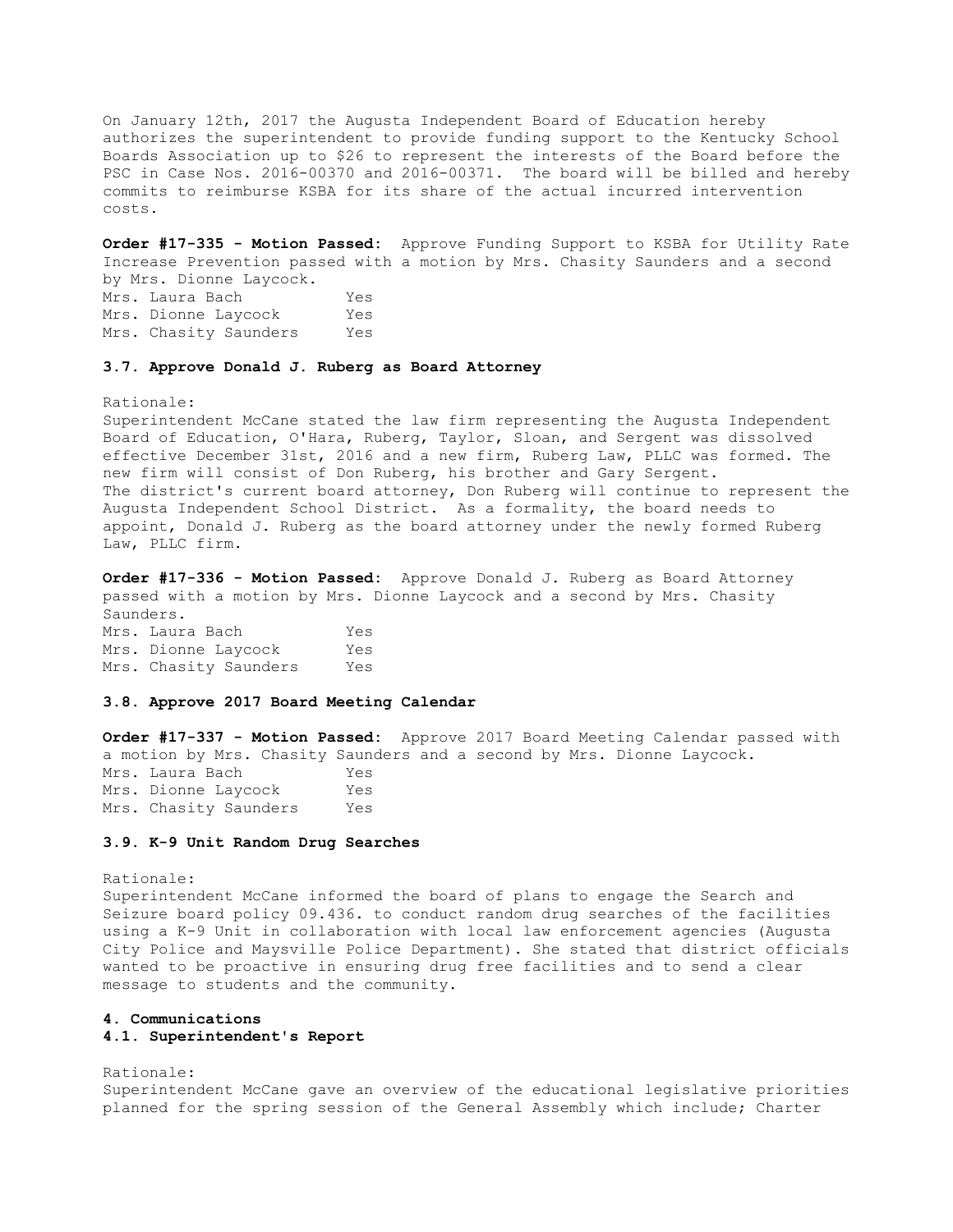Schools, Kentucky Teachers' Retirement System, Role of School Councils, Educator Due Process including Tribunal/Tenure Reform, Exemption from Prevailing Wage on School Construction. The board members were informed of plans for a Eugene Groves Memorial Scholarship, KSBA Annual Conference dates, and board member training hours update. December Attendance: 95% Enrollment: P-12 is 302 and K-12 is 282

# **4.2. Citizens**

# **4.3. Board Members**

# **5. Business and Consent**

**Order #17-338 - Motion Passed:** Approval of the Business and Consent items as presented passed with a motion by Mrs. Dionne Laycock and a second by Mrs. Chasity Saunders. Mrs. Laura Bach Yes<br>Mus. Disama Lauralis X. Mrs. Dionne Latrocak

| MIS. DIONNE LAYCOCK |                       | res |
|---------------------|-----------------------|-----|
|                     | Mrs. Chasity Saunders | Yes |
|                     |                       |     |

# **5.1. Approve Minutes**

**5.2. Approve Surplus Computers** 

Rationale:

- $10247$
- $-10482$
- **5.3. Approve Donations 5.4. Approve Fundraiser 5.5. Approve Bills 5.6. Approve Treasurer's Report**

# **6. Personnel**

Rationale: **Classified Suspension:** Rebecca Hargett, School Nurse (2 Weeks Unpaid/1 Week Probated) **Classified Resignations:**  Erica Archibald, Preschool Aide (Effective 1/27/17) Sharon Browning, Cafeteria Staff (Effective 1/18/17) **Certified Substitute Hire:** Michael Appleman II

## **7. Adjournment**

Rationale: January 13th: Homecoming @ 6:00/7:30 p.m. January 16th: No School in Observance of MLK Day January 24th: LPC Orientation @ 5:00 p.m. February 1st: Public Forum @ 5:30 p.m. /LPC Meeting @ 6:00 p.m. February 8th: Public Forum @ 5:30 p.m. /LPC Meeting @ 6:00 p.m. February 9th: Board Meeting @ 6:00 p.m.